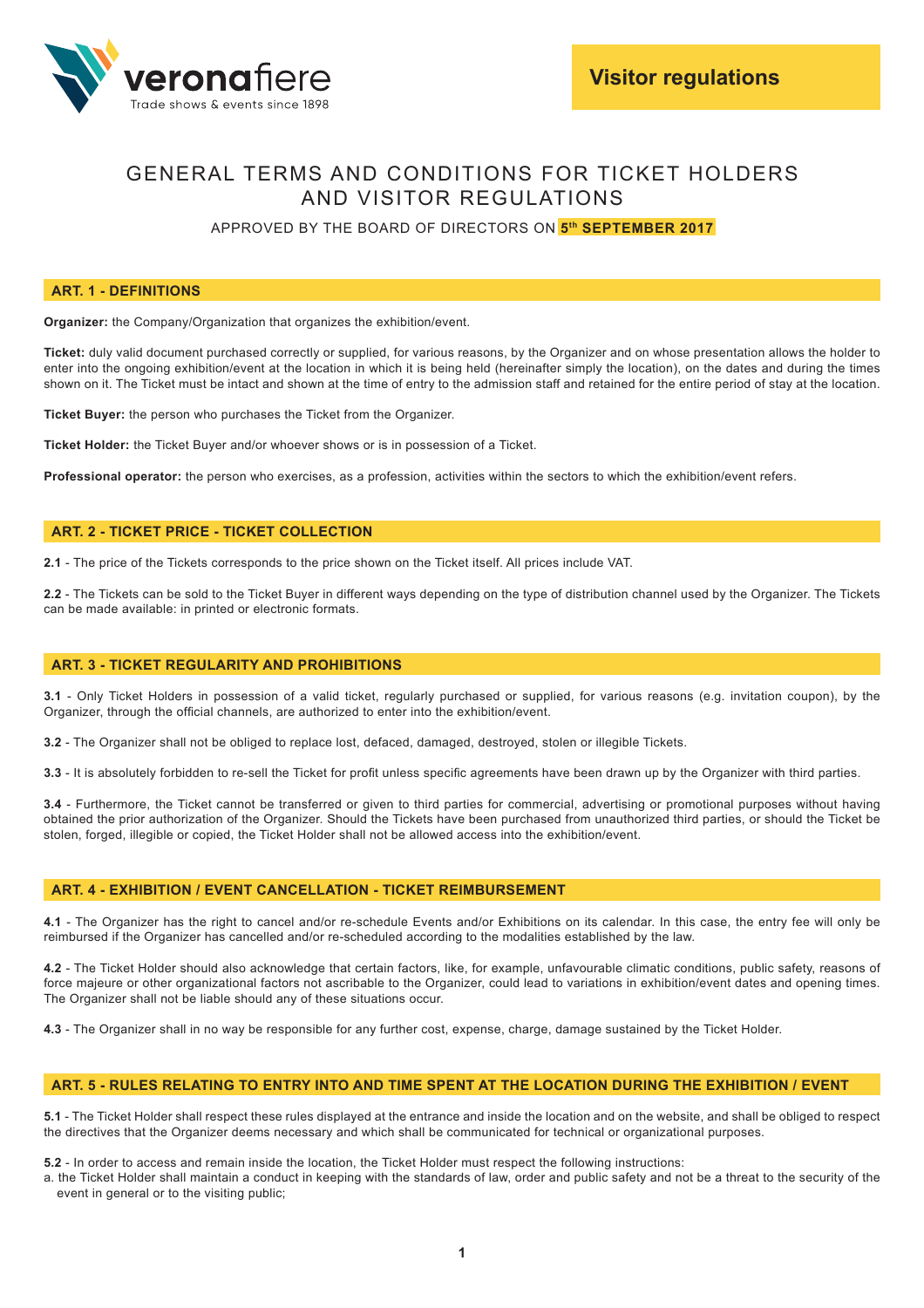# **Visitor regulations**

- b. the Ticket Holder shall not interrupt or disturb or attempt to interrupt the regular execution of the activities inside the exhibition/event;
- c. the Ticket Holder, for his/her own safety and the safety of any minor he/she may be accompanying, shall be obliged to pay maximum attention and use maximum care and diligence inside the exhibition and respect the notifications and behavioural standards displayed inside the location or in its vicinity.
- **5.3** Minors are only allowed into the exhibition centre if accompanied by an adult (a person of 18 years and over).

**5.4** - Parties of school children are allowed into the exhibition only and exclusively if accredited and only on the days indicated by the Organizer. Any school groups that have not been accredited shall not be allowed access into the exhibition.

#### **5.5** - It is forbidden to take the following into the location:

- guns, fi rearms and other instruments than may be offensive or harmful to the physical and/or mental safety of the people (by way of example but not limited to: guns, explosive devices, fireworks, smoke bombs, toy weapons, firearm reproductions or imitations that could be mistaken for real weapons, electric truncheons, chemical substances, gases and sprays able to produce disabling or immobilizing effects, acids and repellents for animals, knives, blades, paper cutters, scissors, etc....);
- trumpets and musical instruments of any kind, where not explicitly authorized by the Organizer, megaphones and other sound emission or amplification systems and any other object that could constitute a risk to the safety of the persons within the area and cause a disturbance, i.e. compromise the regular execution of the exhibition/event;
- drugs, poisons, harmful substances, inflammable material, paints or other defacing material.

**5.6** - The Ticket Holder, as an indispensable access condition into the Exhibition, shall give his/her consent to security inspections and to all the necessary checks, including the use of metal detectors, before and during his/her visit to the location. Within the context of these afore-said checking and security activities, the purpose of which is to prevent the unlawful introduction of the materials and substances described in point 5.5 of these regulations into the exhibition/event, the Ticket Holder may be asked to show the contents of bags, backpacks or any other type of bag or personal object he/she may be carrying.

**5.7** - Furthermore, in exercising their duties, security and control service staff members, employed by the Organizer, may also carry out the following activities:

a. preliminary checks:

- preliminary routine observation of the areas involved in the exhibition/event to check for the presence of any unlawful substances or prohibited items as well as any other material that may be improperly used, thus putting the safety or health of the people at risk, with the duty to immediately inform the Police and other Authorities or competent public structures;
- the adoption of every useful initiative to prevent security exits from becoming blocked or difficult to access and, in any case, to ensure the regular execution of the event activities;
- b. checks at public access points:
	- overseeing of exhibition/event entrances and regulation of public flows;
	- verification of possession of a valid entry pass, when foreseen, and, in the case of a personalized ticket or of a minimum age established for access, verification of an identity document and respect of the instructions that govern access;
	- routine observation of the people, aimed at controlling the possible introduction of unlawful substances, prohibited items or materials that could be a danger to public safety or health, with the duty to immediately inform the Police and other Authorities or competent public structures;
- c. checks inside the areas involved in the execution of the exhibition/event:
	- general observation activities to check that public and private subjects respect the established instructions, provisions or rules of conduct;
	- assistance in first aid procedures that do not require the intervention of public authorities or the use of force or other coercion means or exposure to risk, aimed at preventing or interrupting conduct or situations that may be potentially dangerous to public health and safety. In any case, the duty to immediately notify the Police and other Authorities or competent public structures remains, to whom, if required, maximum collaboration must be given.

**5.8** - Inside the location, it is forbidden to adopt any conduct that may generate dangerous situations and/or put the personal safety of the Ticket Holder or third parties at risk and/or any behaviour that is contrary to public order and/or morality and/or could, in any way, disturb the regular execution of the exhibition/event and the Organizer's activities, including, for example: smoking in undesignated areas, gambling, the unauthorized collection of money, promotional activities (both individual or group), any form of advertising or marketing carried out with any means and not authorized by the Organizer's competent offices, any form of protest (including those linked to political, associative, trade union or religious organizations), the sale of goods by unauthorized persons or in unauthorized places, ticket sales, the transmission and/or registration of unauthorized data for commercial purposes, by means of mobile phones or other instruments (video-cameras, cameras, recorders, etc.), unauthorized access of reporters and journalists with recording equipment and/or video-cameras, cameras, attempts to access private areas, requests for money or other goods without authorization (for example, for musical performances or entertainment at the entrances or inside the location, begging, touting, etc...).

**5.9** - The Organizer will report any violation of the above provisions to the competent Authorities. Moreover, the Organizer reserves the right to claim compensation for any damages sustained.

# **ART. 6 - VIDEOS, PHOTOGRAPHS AND RECORDINGS**

6.1 - The Ticket Holder shall give his/her consent to being photographed, filmed or recorded by the Organizer or any third parties the latter may have engaged inside the location. The Organizer or engaged third parties shall be legally allowed to broadcast, publish, grant the use of and use photographs, images, videos and recordings taken inside the location that may include the Ticket Holder without him/her having the right to any compensation or payment of any kind. The Organizer or third parties it may have engaged and anyone who acquires the right to use the abovementioned materials from them, shall not be liable to the Ticket Holder for any use of the material permitted by the applicable laws.